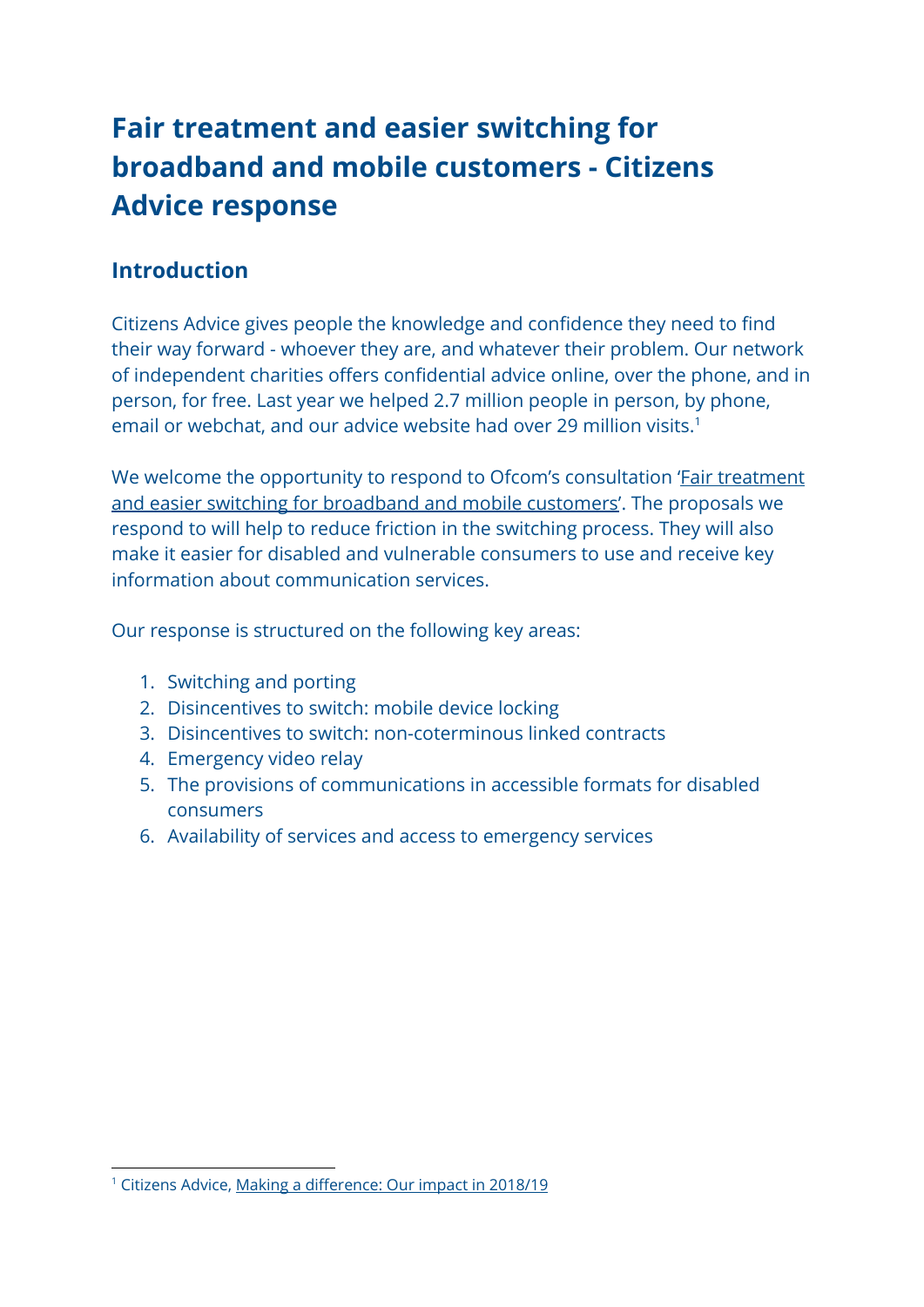# **1. Switching and porting**

In our previous work we have argued that demand-side remedies will not be enough in isolation to address harmful price differentials. Some consumers will need additional protection. However, it does not follow from this that the switching process is unimportant. All consumers should still be able to exercise choice and switch easily.

The EECC introduces new protections for consumers in the switching and porting process. We support Ofcom's proposed approach to the implementation of these new protections. We agree that all consumers - both residential and business - of mobile and broadband services should be in scope for the new rules. Additionally, residential consumers should benefit from additional rules regarding information, consent, compensation and notice period charges.

#### **Compensation**

Since 1 April 2019, most landline and broadband customers have been able to automatically get compensation from their provider when something goes wrong.<sup>2</sup> Ofcom's proposed approach for implementing the EECC will extend this system and require compensation to be provided for certain service failures during the switching and porting process. We welcome this expansion of the compensation arrangements and in particular Ofcom's guidance that compensation levels be equal to the minimum amounts in the voluntary scheme.<sup>3</sup>

#### **Notice period charges**

Ofcom is proposing to ban notice period charges beyond the switch date for residential customers switching their fixed services. Mobile consumers are already protected from 'dual paying' for two services at the same time, but broadband consumers are not.

<sup>&</sup>lt;sup>2</sup> Ofcom, **Automatic [compensation:](https://www.ofcom.org.uk/phones-telecoms-and-internet/advice-for-consumers/costs-and-billing/automatic-compensation-need-know) What you need to know** (accessed 28/02/2020) <sup>3</sup> Ofcom, Fair treatment and easier switching for broadband and mobile customers, [Annex](https://www.ofcom.org.uk/__data/assets/pdf_file/0035/184976/annex-8-eecc-consultation.pdf) 8: Draft guidance on General Conditions C7.43-45 on [compensation](https://www.ofcom.org.uk/__data/assets/pdf_file/0035/184976/annex-8-eecc-consultation.pdf)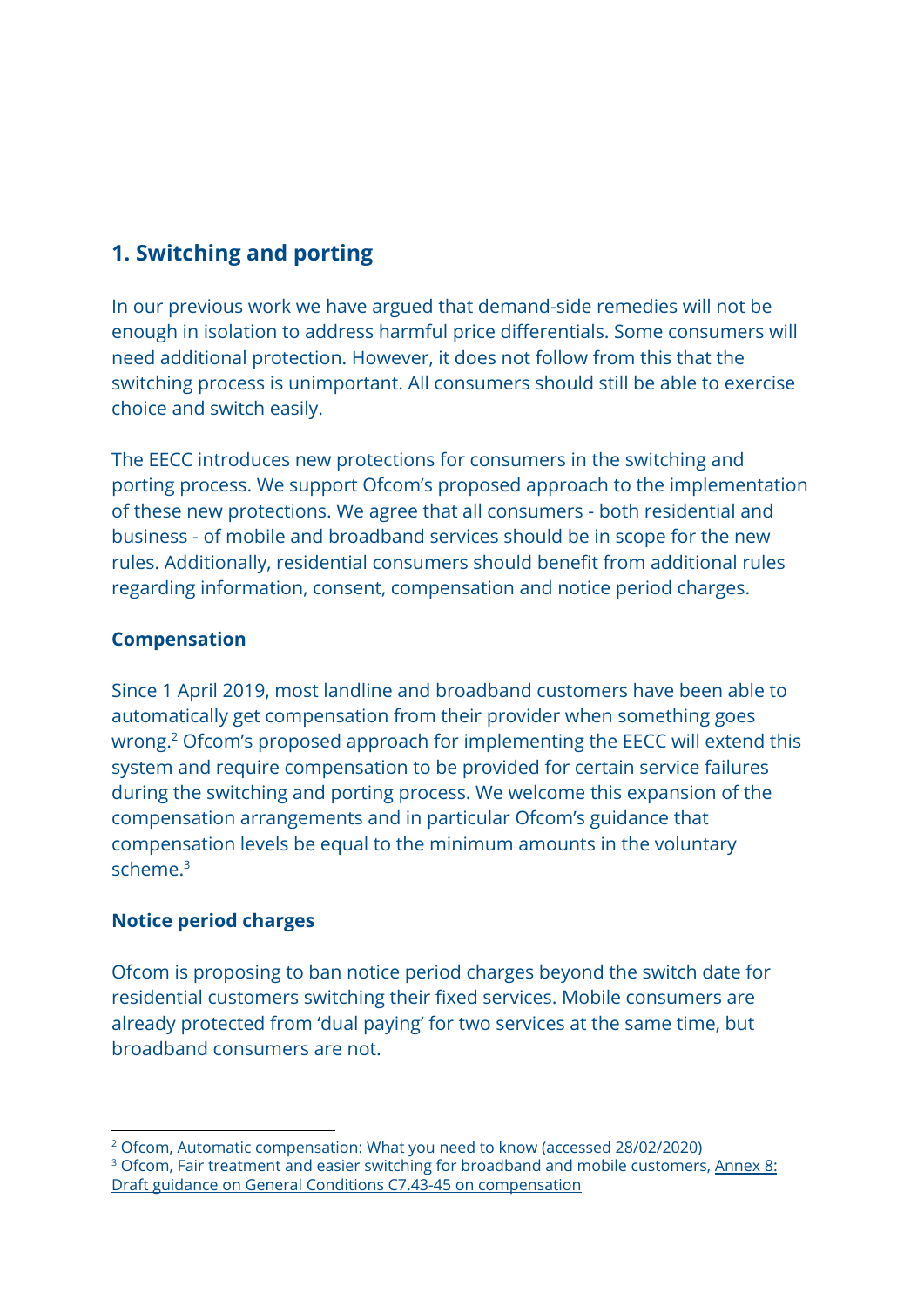Aligning the switch date from one provider to another can be extremely difficult. Ofcom's evidence suggests that the difficulty of aligning switches can prevent some consumers from switching entirely.<sup>4</sup> Those who do go ahead with the switch can find that they either face a loss of service (if their new service starts too late) or have to pay for two services at the same time (if the new service starts too early). The process itself can also be cumbersome and complicated. Therefore, we support Ofcom's proposed approach to implementing the EECC and protecting all broadband customers from this issue.

### **2. Disincentives to switch: mobile device locking**

The EECC "requires that the conditions and procedures for contract termination should not act as a disincentive to switching provider."<sup>5</sup> We agree with Ofcom's assessment that mobile device locking could be a disincentive to switch.

Ofcom's evidence finds that just over one third of customers who had considered switching, but decided not to, said device locking was one of the factors that put them off. $6$  This means that around 3 million consumers have been dissuaded from switching due to issues with locked handsets.<sup>7</sup>

Additionally, those who do go ahead with a switch can run into further issues with the handset unlocking process. Some have to pay additional charges. We agree with Ofcom that mobile device locking adds friction to the switching process. Some providers justify device locking as a means of reducing fraud and argue that banning device locking will lead to an increase in costs. Ofcom's analysis of data submitted by BT Mobile / EE suggests that this increase in costs will be small in the context of the benefits to consumers who currently experience difficulties switching or are deterred from switching altogether. Therefore, it does not seem proportionate for some providers to continue to lock handsets in order to prevent a relatively small number of instances of fraud. Moreover, the majority of providers do not lock handsets so it is not clear why the remaining providers do.

Ofcom presents two options for protecting customers from the harmful effects of handset locking, with Option 1 as the preferred option. Ofcom state that

<sup>4</sup> Ofcom, Fair treatment and easier switching for [broadband](https://www.ofcom.org.uk/__data/assets/pdf_file/0032/184757/consultation-proposals-to-implement-new-eecc.pdf) and mobile customers Proposals to implement the new European Electronic [Communications](https://www.ofcom.org.uk/__data/assets/pdf_file/0032/184757/consultation-proposals-to-implement-new-eecc.pdf) Code, Para 7.186

<sup>&</sup>lt;sup>5</sup> Ofcom, Fair treatment and easier switching for [broadband](https://www.ofcom.org.uk/__data/assets/pdf_file/0032/184757/consultation-proposals-to-implement-new-eecc.pdf) and mobile customers Proposals to implement the new European Electronic [Communications](https://www.ofcom.org.uk/__data/assets/pdf_file/0032/184757/consultation-proposals-to-implement-new-eecc.pdf) Code, Para 8.1

<sup>&</sup>lt;sup>6</sup> Ofcom, Fair treatment and easier switching for [broadband](https://www.ofcom.org.uk/__data/assets/pdf_file/0032/184757/consultation-proposals-to-implement-new-eecc.pdf) and mobile customers Proposals to implement the new European Electronic [Communications](https://www.ofcom.org.uk/__data/assets/pdf_file/0032/184757/consultation-proposals-to-implement-new-eecc.pdf) Code, Para 1.8

<sup>&</sup>lt;sup>7</sup> Ofcom, Fair treatment and easier switching for [broadband](https://www.ofcom.org.uk/__data/assets/pdf_file/0032/184757/consultation-proposals-to-implement-new-eecc.pdf) and mobile customers Proposals to implement the new European Electronic [Communications](https://www.ofcom.org.uk/__data/assets/pdf_file/0032/184757/consultation-proposals-to-implement-new-eecc.pdf) Code, Para 8.58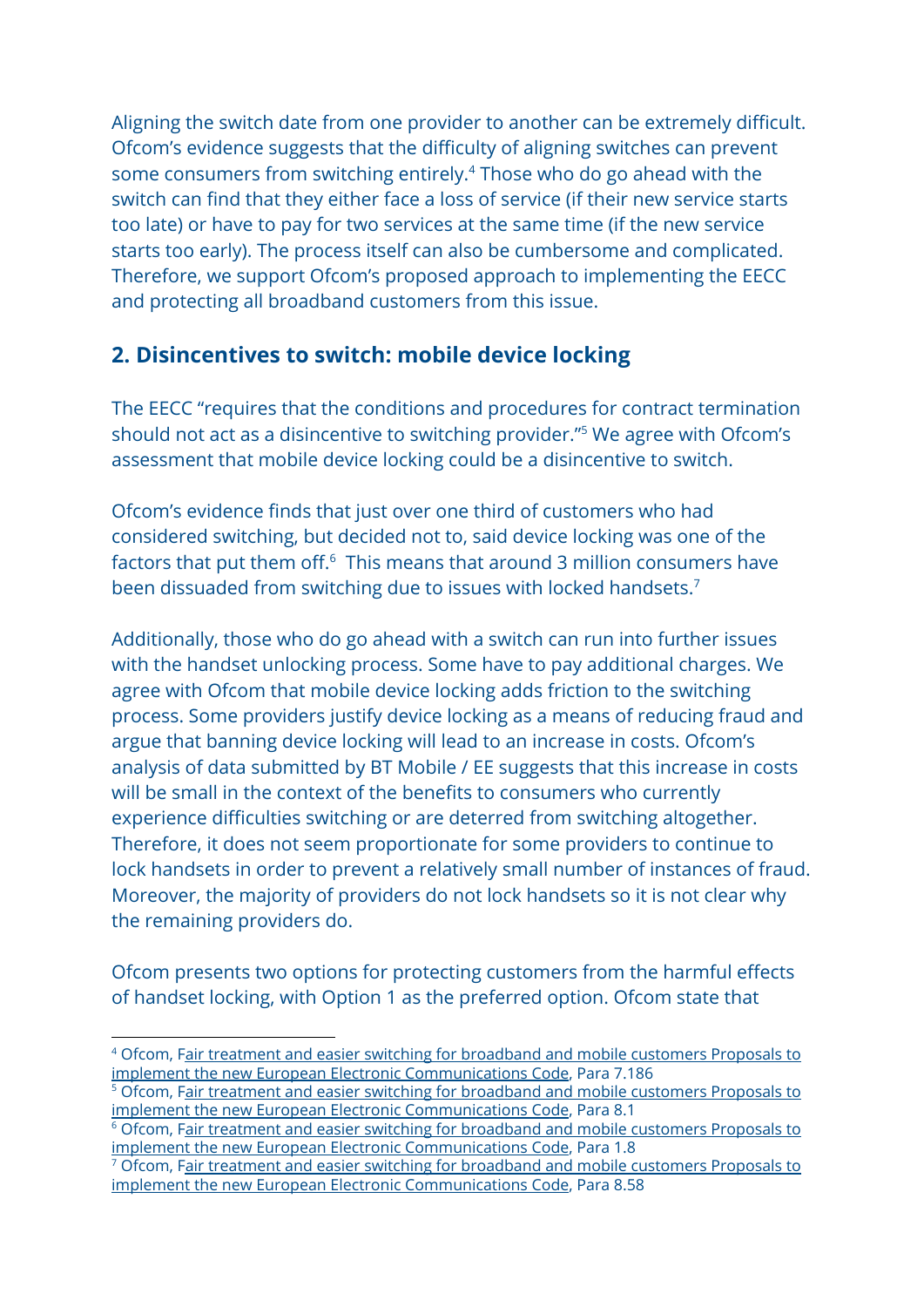Option 1 "would fully remove the need for customers to go through the process of unlocking their handset when changing providers and the difficulties customers who switch currently face with device locking."<sup>8</sup> However, it is difficult to see how this would benefit consumers who want to switch to a SIM-only contract, and not purchase a new handset. Additionally, consumers may not know that they will benefit until they purchase the new handset, a decision which they may put off if they are unaware of the changes.

Therefore, providers should also look to automatically unlock all devices where they are able to do so remotely. They should also inform their customers about the change in a clear and straightforward way, so that consumers know what their options are. Where this is not possible, providers could send communications to consumers notifying them that they can easily unlock their device and informing them how to do this. The process should be straightforward and free of charge.

### **3. Disincentives to switch: non-coterminous linked contracts**

The EECC requires that the conditions for terminating a contract should not act as a disincentive to switching provider, and that this applies to all elements of bundles of services. Ofcom's assessment concludes that there are some cases where non-coterminous contracts can act as a disincentive to switch. We agree with this assessment, sharing Ofcom's concerns that these types of contracts can sometimes lead to higher switching costs or a complex switching process, both of which deter consumers from switching.<sup>9</sup>

However, we also acknowledge that non-coterminous contracts can provide benefits for consumers. Banning them could have unintended consequences or leave consumers worse off overall. Therefore, Ofcom's approach is to issue guidance outlining how they are likely to assess whether types of non-coterminous linked contracts raise concerns under General Condition C1.8. <sup>10</sup> Ofcom has also committed to monitoring the harm arising from non-coterminous contracts.

Given the complex mix of the costs and benefits of non-coterminous contracts, we support Ofcom's proposed approach to issue updated guidance and to monitor the harm arising from these contract types. Ofcom should clarify in its

<sup>&</sup>lt;sup>8</sup> Ofcom, Fair treatment and easier switching for [broadband](https://www.ofcom.org.uk/__data/assets/pdf_file/0032/184757/consultation-proposals-to-implement-new-eecc.pdf) and mobile customers Proposals to implement the new European Electronic [Communications](https://www.ofcom.org.uk/__data/assets/pdf_file/0032/184757/consultation-proposals-to-implement-new-eecc.pdf) Code, Para 8.128

<sup>&</sup>lt;sup>9</sup> Ofcom, Fair treatment and easier switching for [broadband](https://www.ofcom.org.uk/__data/assets/pdf_file/0032/184757/consultation-proposals-to-implement-new-eecc.pdf) and mobile customers Proposals to implement the new European Electronic [Communications](https://www.ofcom.org.uk/__data/assets/pdf_file/0032/184757/consultation-proposals-to-implement-new-eecc.pdf) Code, Para 9.16 - 9.24

<sup>&</sup>lt;sup>10</sup> Ofcom, Fair treatment and easier switching for [broadband](https://www.ofcom.org.uk/__data/assets/pdf_file/0032/184757/consultation-proposals-to-implement-new-eecc.pdf) and mobile customers Proposals to implement the new European Electronic [Communications](https://www.ofcom.org.uk/__data/assets/pdf_file/0032/184757/consultation-proposals-to-implement-new-eecc.pdf) Code, Para 9.50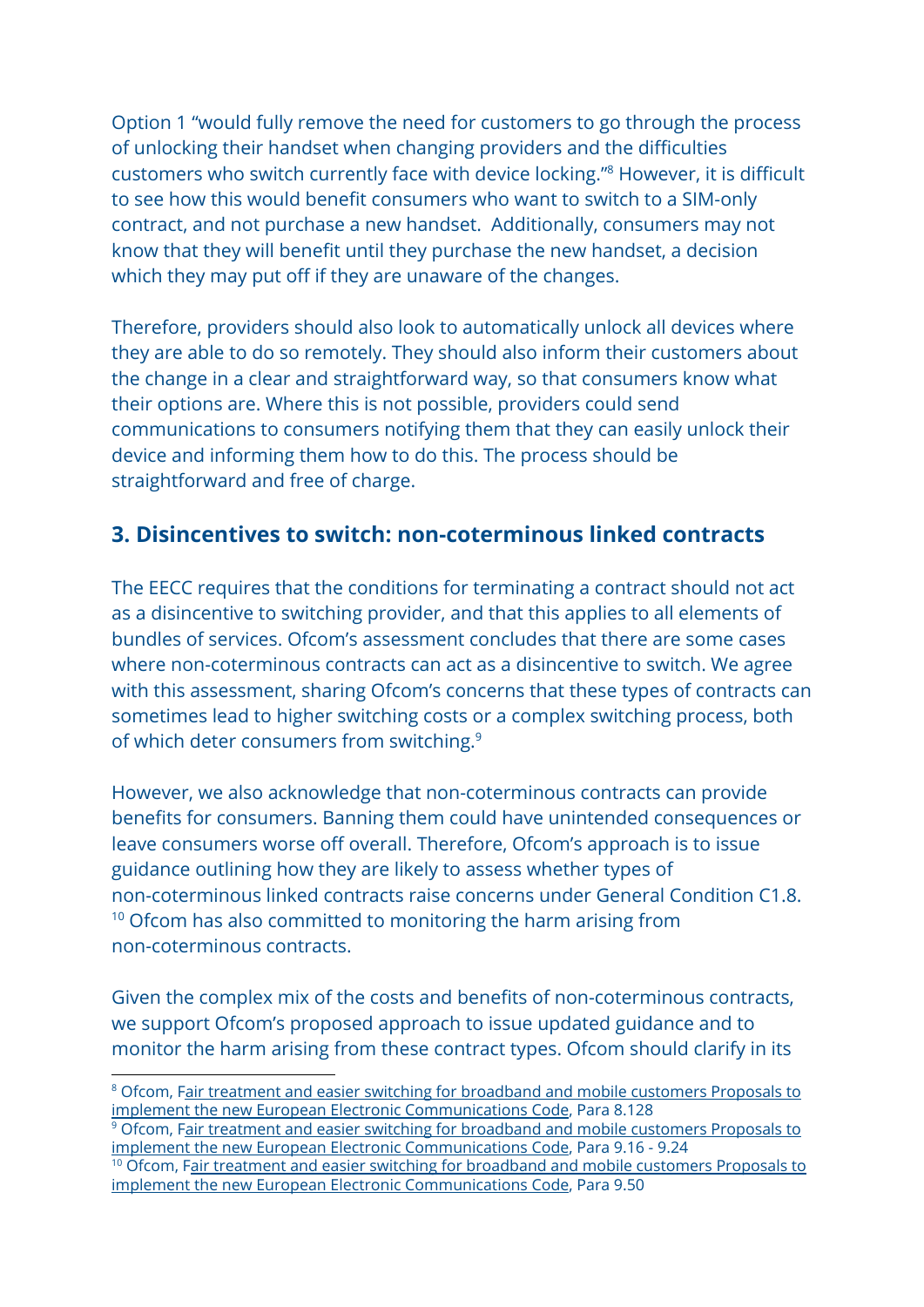final statement which activities this monitoring will involve and be prepared to change approach if consumers are still being harmed.

### **4. Emergency video relay**

Ofcom are proposing to require regulated providers to make available a free 24/7 video relay service for British Sign Language (BSL) users to enable effective communication with the emergency services.

Ofcom presents several case studies where deaf people have not had a way of contacting the emergency services when an emergency was unfolding in front of them, with sometimes very serious consequences. Ofcom's proposals will allow deaf BSL users to communicate in a way that is clear and effective for them and allows instructions from the emergency services to be more easily understood by the BSL user.

# **5. The provision of communications in accessible formats for disabled consumers**

We support Ofcom's proposals to require correspondence relating to communication services (e.g. bills, contracts, complaints) to be provided in a format that is accessible to the customer, i.e. if they cannot access standard electronic (e.g. email) or print communications due to their disability".<sup>11</sup>

Citizens Advice follows the social model of disability which says that disabled people are disabled not by their impairments but by the physical, institutional and attitudinal barriers in society. Ofcom should ensure that the updated General Conditions are flexible enough to adapt to the needs of people with different impairments.

The General Conditions already include some requirements on providing communications in alternative formats but they only apply to blind or vision impaired consumers. We agree with Ofcom that there may be individuals with other types of disability who may not be able to access important information via standard electronic (e.g. email) or print communications due to their impairment and this should be reflected in the General Conditions.

<sup>&</sup>lt;sup>11</sup> Ofcom, Fair treatment and easier switching for [broadband](https://www.ofcom.org.uk/__data/assets/pdf_file/0032/184757/consultation-proposals-to-implement-new-eecc.pdf) and mobile customers Proposals to implement the new European Electronic [Communications](https://www.ofcom.org.uk/__data/assets/pdf_file/0032/184757/consultation-proposals-to-implement-new-eecc.pdf) Code, Para 11.3